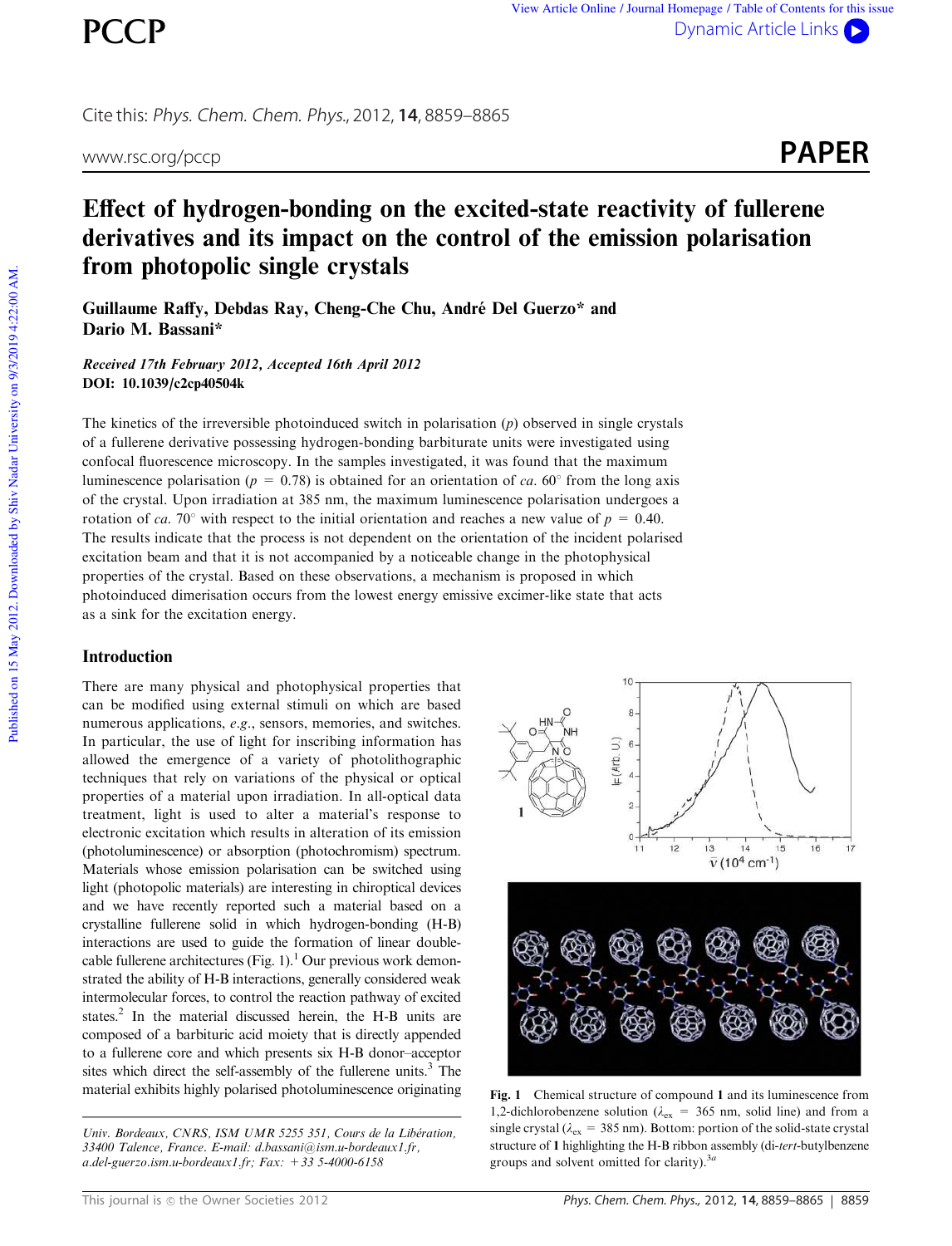View Article Online

from fullerene excimer-like emitting states in which the electronic excitation is delocalized over two or more fullerenes. In one of the more common allotropes, barbituric acid derivatives are known to crystallize into linear H-B ribbons in which each unit is bound to two others *via* the formation of four H-B (Fig. 1).<sup>4</sup> The distance separating any two barbiturate molecules on each of the two strands composing the ribbon is 12  $\AA$ , which is commensurate with the diameter of a fullerene cage (1.1 nm). It was thus anticipated that the linear ribbon structure typical of barbituric acid derivatives could accommodate the presence of a pendant fullerene, as it was indeed observed in the crystal packing arrangement of 1 (Fig. 1).<sup>3a</sup>

The emission of polarised light from crystalline samples of 1 is attributed to the presence of intermolecular H-B interactions, as neither crystals of pristine fullerene obtained by vacuumsublimation or from solution-crystallisation show polarised emission.<sup>3*a*</sup> Furthermore, it was found that the orientation of the linearly polarised emission could be irreversibly altered by irradiation with 385 nm light.<sup>1</sup> Interestingly, the switch in polarisation is not accompanied by a change of the emission spectrum, which retains the characteristic bathochromic shift attributed to excimer-like emission (Fig. 1). Likewise, irradiation of the sample does not cause any significant variation in the lifetime or in the intensity of the luminescence. Herein, we report a detailed kinetic investigation of the luminescence emission from 1 as a function of irradiation time and sample orientation and show that, within experimental error, the rate of the change in polarisation is independent of the polarisation of the excitation source, and that the amplitude and final orientation only depend on the macroscopic orientation of the sample. From this, a model for the switch in polarisation is proposed, based on the intermolecular photodimerisation of proximal fullerenes along preferential reaction coordinates dictated by the H-B network.

# Experimental

Sample preparation: single crystals of 1 were grown by the slow diffusion of chloroform into an *o*-dichlorobenzene solution of 1 and belong to the triclinic space group with cell parameters:  $C_{79}H_{25}N_3O_3$ ·CHCl<sub>3</sub>, mw = 1183.4, *a* = 9.952(2) Å,  $b = 15.876(3)$   $\AA$ ,  $c = 15.877(3)$   $\AA$ ,  $\alpha = 77.41(3)^\circ$ ,  $\beta = 83.69(3)^\circ$ ,  $\gamma = 88.42(3)^\circ, V = 2433(8) \text{ Å}^3, Z = 2 \text{ and } \rho_{\text{calc}} = 1.615 \text{ g cm}^{-3}.$ The solution containing the crystals was diluted 20-fold with diethylether, drop cast onto a microscope cover glass, and allowed to dry under ambient conditions.

Microscopy: measurements were performed on a Picoquant Microtime 200 inverted confocal microscope, using a PicoHarp 300 multi-channel single photon counter and two MPD SPAD's. The excitation originates from a frequency doubled Ti–Sa laser (Coherent) tuned at 385 nm with picosecond pulses (4–6 ps) at 4.76 MHz repetition rate. The laser beam is coupled in a polarisation maintaining single mode optical fibre, collimated and finally injected by 90 $^{\circ}$  reflection on a 80%T/20%R spectrally flat beam splitter into the microscope oil immersion objective  $(100 \times \text{UPLSAPO}, \text{N.A. } 1.4)$ . The control of excitation light polarisation was obtained using a Babinet Soleil compensator. The emission is collected by transmission through the same beam splitter and a 470 nm long-pass interferential

filter before being focused on a 50  $\mu$ m pinhole. Parallel and perpendicular components of the emitted light are split using a polarising beam splitter and two Glan–Thompson polarisers. The instrumental *G*-factor is measured for the emission spectrum of 1 itself, by choosing a reference crystal and taking successively two acquisitions between which both the excitation linear polarisation and the sample have been rotated by 90°. The *G*-factor is then given by the relation  $G = ((I_V/I_H)_{0.00} * (I_V/I_H)_{90.00})^{1/2}$ , where  $I_H$ and  $I_V$  are the intensities of the horizontal and vertical components of the fluorescence emission, respectively. Total fluorescence intensity was determined according to  $I_{\text{tot}} = I_{//} + 2GI_{\perp}$ . For emission micro-spectroscopy measurements, after the pinhole, light is diverted into an Andor SR300i spectrometer equipped with a Newton EMCCD.

## Results

The samples used for confocal fluorescence measurements were composed of small, isolated triclinic single crystals located with the largest surface co-planar to the microscope slide. Fig. 2 shows a typical area containing several such crystals as observed by optical transmission microscopy. For each crystal, an edge (typically the longest one) was arbitrarily chosen as reference with  $0^{\circ}$  being defined as parallel to the polarisation of the excitation beam. The polarisation (*p*) of the emission and its dependence with respect to the crystal orientation  $p(\theta)$  can be quantified according to eqn (1) and (2):

$$
p = \frac{I_{//} - I_{\perp}}{I_{//} + I_{\perp}}
$$
 (1)

$$
p(\theta) = a \sin(\omega(\theta + \varphi)) + c \tag{2}
$$

where  $I_{//}$  and  $I_{\perp}$  are the fluorescence emission intensity components oriented parallel and perpendicular to the polarisation of the excitation beam, respectively, corrected for instrumental response but not for the depolarisation effects of the large numerical aperture objective.<sup>5</sup> Eqn  $(2)$  represents an approximation of a single dipole oscillator model in which  $a$ ,  $c$ ,  $\omega$  and  $\varphi$ are the maximum amplitude, offset, period and phase of the polarisation with respect to the macroscopic orientation of the crystal.<sup>6</sup> In the case of 1, the maximum observed value of  $p(0.78)$ is very large, clearly indicating that the emission is highly oriented along a specific direction of the molecular crystal.3*<sup>a</sup>* In the samples investigated, it was found that the maximum luminescence polarisation was obtained for an orientation of  $ca. 60^\circ$  from the long axis of the crystal (Fig. 2). To determine the value of *p*, a histogram is built from the values of  $I_{//}$  and  $I_{//}$  collected over time, and the centroid of the Gaussian-like distribution of values is taken as *p* (see Fig. 2 for an example of such a distribution). Incertitude in the determination of  $p$  arises from errors in ascertaining the absolute crystal orientation with respect to the polarisation of the excitation beam  $(\pm 2^{\circ})$ , and from the determination of the value of *p* itself. The precision of the latter is directly linked to the number of counts collected, with more counts giving a narrower distribution but requiring longer irradiation times, which may lead to a change in *p* during data collection when several measurements are taken over the same area. For typical data collection avoiding bleaching or variations in *p* over time, the standard deviation of *p* was determined to be 0.055.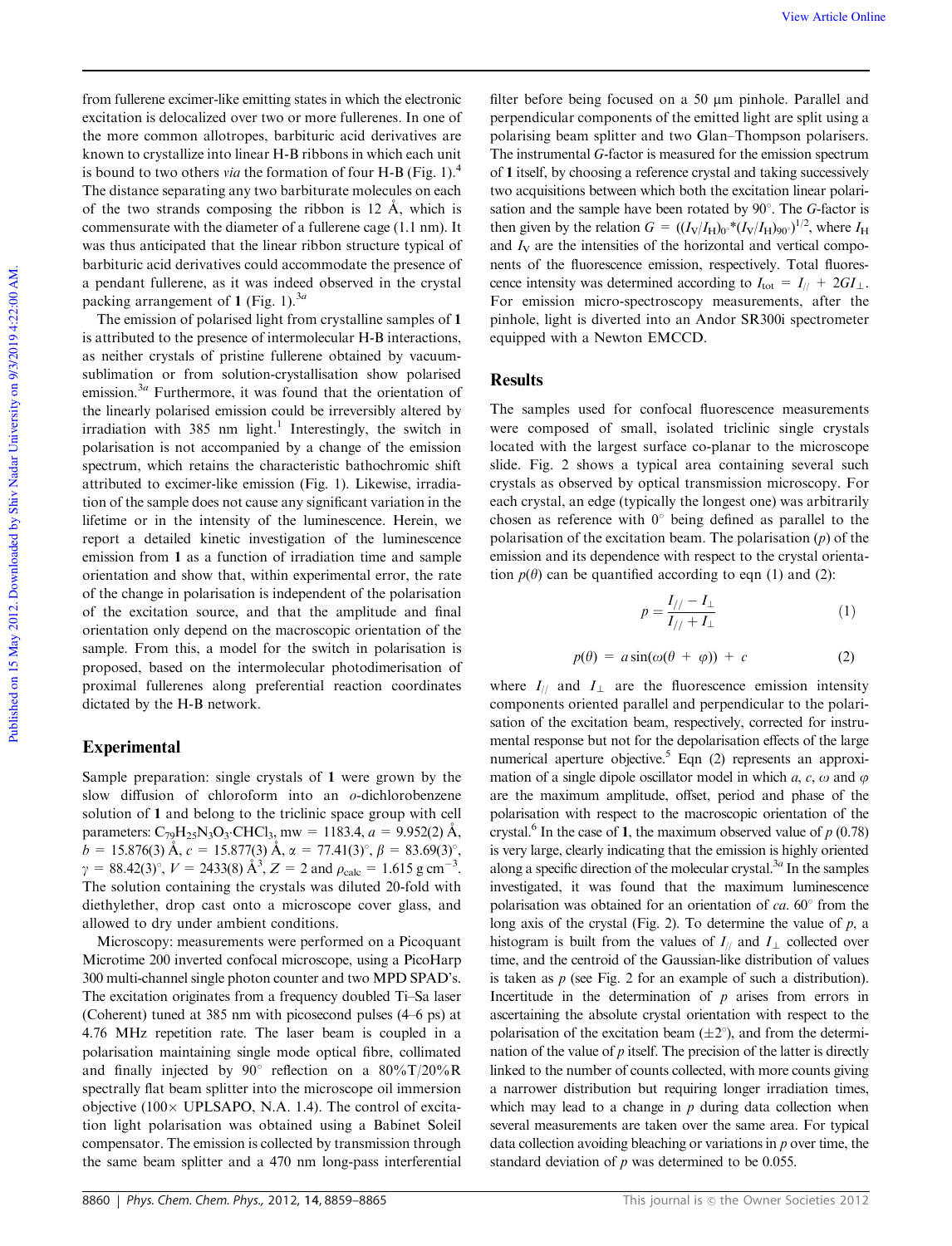

Fig. 2 Optical microscopy image of triclinic crystals of 1 (top left, individual crystals are *ca.* 100  $\mu$ m  $\times$  40  $\mu$ m) and confocal fluorescence image (top right, colour represents polarisation, excitation beam is horizontally polarised) of a portion of a triclinic single crystal showing orientation of maximum polarisation (yellow line) determined according to the polar graph below. Bottom left: example of a histogram showing the value of *p* vs. counts for a given crystal orientation (43°) and the corresponding polar plot of *p* vs. crystal orientation (bottom right).

Occasionally, needle-shaped crystals could be observed alongside the platelets shown in Fig. 2. These polymorphs also possess strongly polarised emission, as shown in Fig. 3. In this particular example, two areas of the crystal are clearly visible based on the different orientation of the transition dipole moment of the emission and indicate a twinned crystal. Rotation of the sample yields the corresponding polar plots for each area, which indicate that the two emission vectors are oriented with an angle of  $-16^{\circ}$  and  $+24^{\circ}$  with respect to the long edge of the crystal.

Upon irradiation at 385 nm, the emission from crystals of 1 undergoes a change in phase, which depends on the excitation intensity and duration. As stated in the Introduction, the emission collected from the irradiated areas is unaltered with respect to its lifetime, intensity, and wavelength distribution,

but possesses a value of  $\varphi$  which is rotated by 60–70° with respect to the original orientation. Also, the maximum amplitude (*a*) of the polarisation is reduced from 0.78 to *ca.* 0.42. During our measurements, we noted that thinner crystals ( $\sim$ 1 µm) are more photoresponsive than thicker ones, but are more prone to bleaching. The variations in  $I_{\parallel}$  and  $I_{\perp}$  for a sample that showed negligible bleaching are shown in Fig. 4 along with the best fit to a mono-exponential equation.

To obtain kinetic and angle-dependence information on the photoreaction, we irradiated the sample rotated at different angles relative to a fixed excitation beam polarisation. This approach allows a good control of the purity of the polarisation of the excitation beam. For each measurement, a line was irradiated by scanning the excitation beam over the selected area 200 times. During each writing cycle, each point in the



Fig. 3 Polarised emission from a needle-shaped crystal of 1. Image on the left is an overlay of the emission polarisation (*p*) for different crystal orientations with respect to the polarisation of the excitation beam (red double arrow) defined as  $0^\circ$ . The values of *p* for the top half of the crystal (empty circles) and the bottom half of the crystal (filled circles) along with the best fit according to eqn (2) are given on the right. Crystal areas (top and bottom) are defined with the long axis of the crystal at  $0^\circ$ .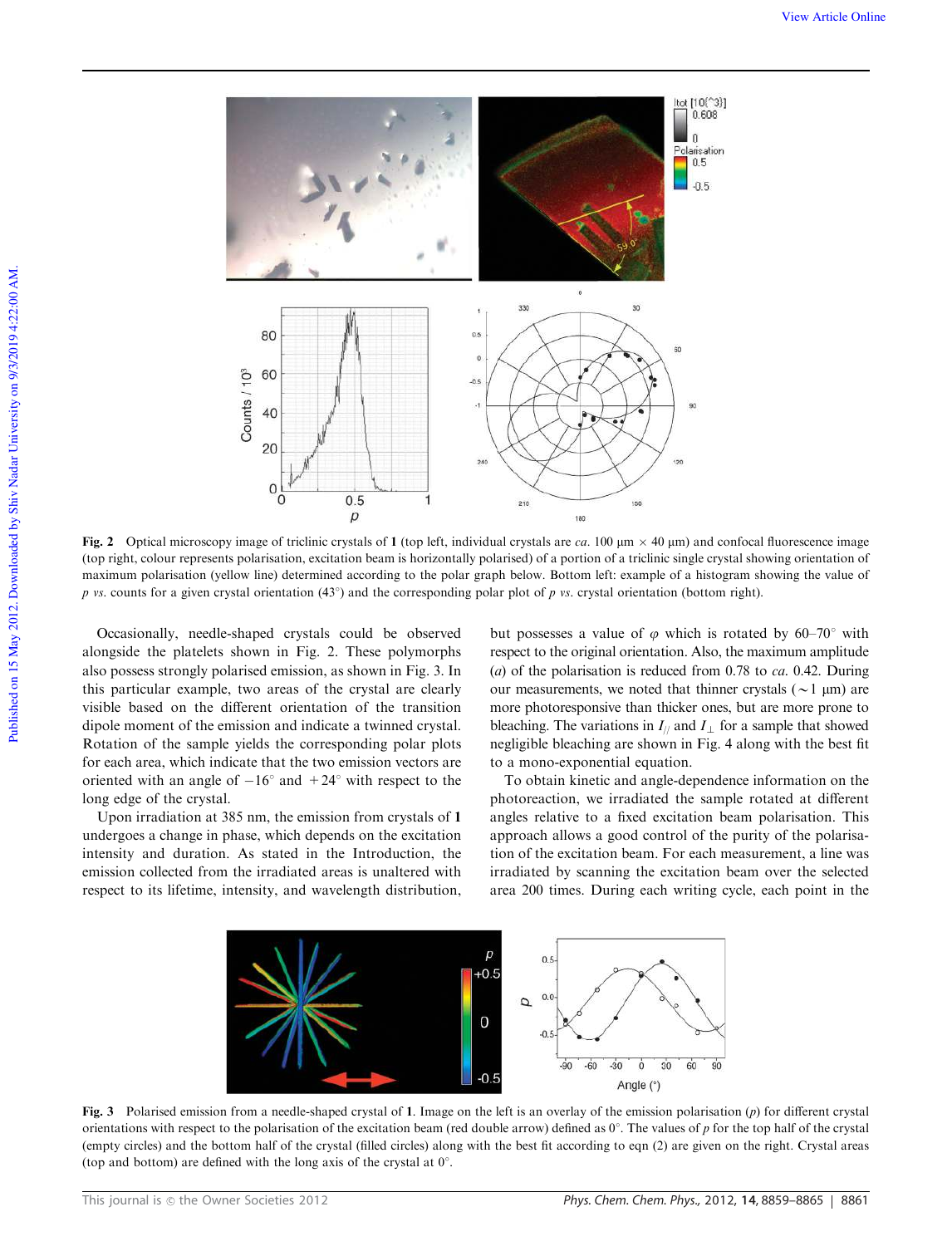

Fig. 4 Variation in  $I_{//}$  and  $I_{\perp}$  *vs.* irradiation time for a sample showing negligible bleaching. Solid lines are best fit according to  $I = Ae^{-kt}$  with  $k = 0.120$  and  $0.116$  s<sup>-1</sup> for  $I_{//}$  and  $I_{\perp}$ , respectively.

line is irradiated for 6 ms, for a total of 1.2 s per line at an incident laser power of 1.4  $\mu$ W (4.4 kW cm<sup>-2</sup>), with points separated by a distance of 100 nm. Throughout the excitation of the sample, the luminescence emitted is recorded to afford a two-dimensional plot of the emission intensity in each channel  $(I_{//}$  and  $I_{\perp}$ ) as a function of irradiation time. An example of this is shown in Fig. 5 where, for selected orientations, the average value of *p vs.* irradiation time is plotted. The best fit parameters for the lines shown in Fig. 5 according to  $p = A \exp(-kt)$  are collected in Table 1.

# **Discussion**

We have previously assigned the emission from single crystals of 1 to be excimer-like, based on the large bathochromic shift observed with respect to solution, analogously to Pippenger et al. for single crystals of pristine fullerene.<sup>7</sup> In this model, absorption of light occurs on a single fullerene chromophore, but the excitation energy is rapidly delocalised over two (or more) fullerenes. In the solid, the reorganisation of the chromophores is limited by the crystal lattice and one may approximate the stabilisation energy of the excited dimer-like state,  $\Delta G_{\text{ex}}$ , to be roughly equal to the difference in the onset of the emission envelope between emission from the locally excited state (observed in solution) and from the excimerlike emitting state. In the case of 1, this gives a value of  $\Delta G_{\text{ex}} \approx -14 \text{ kJ mol}^{-1}$ .

In the case of excimer-like emission from single crystals of aromatic chromophores, polarised fluorescence emission is observed when the chromophores are held at a close distance.<sup>8</sup> Close inspection of the crystal structure of 1 shows that each fullerene moiety is in close contact with four other fullerenes, two of which are located on each side along the molecular hydrogen-bonded ribbon while the other two belong to a proximal in-plane ribbon (Fig. 6). The three pairs of fullerenes



Fig. 5 Confocal fluorescence microscopy images showing polarisation of the emission from a single crystal of 1. (A) A single crystal of 1 was irradiated along several linear segments, each one for a different orientation of the crystal with respect to the polarisation of the excitation beam (polarised along the horizontal direction). Then, rotation of the crystal (B–H) allows determination of the direction of maximum polarisation of the emission for each line (see the text). For the crystal orientations shown, the polarisation *vs.* irradiation time is plotted below, along with the best-fit according to a monoexponential function (solid lines represent best fit, see Table 1 for fit parameters).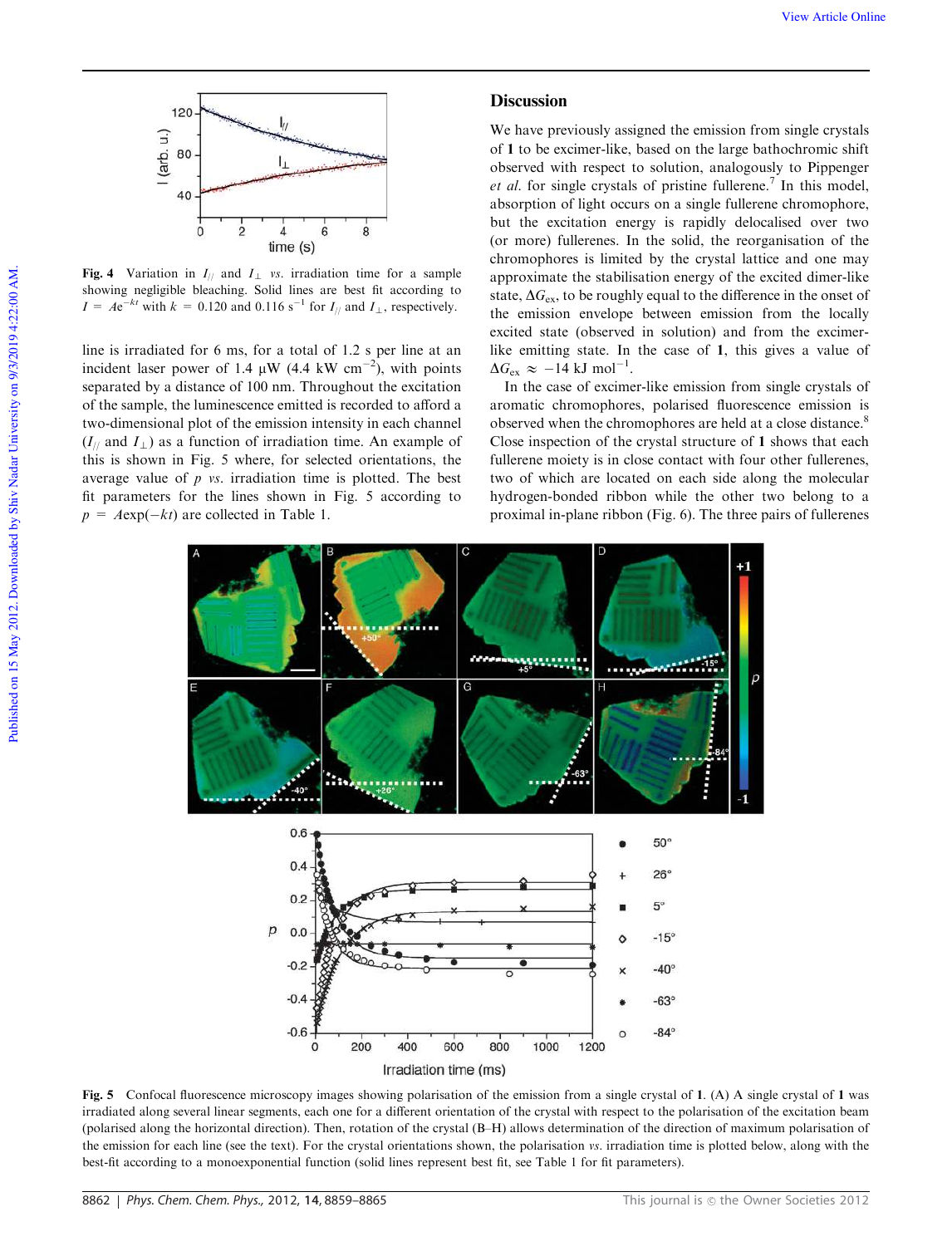| <b>Table 1</b> Rate constant $(k)$ and amplitude $(A)$ for the irreversible |
|-----------------------------------------------------------------------------|
| switch in fluorescence polarisation as a function of incident beam          |
| irradiation time determined from the analysis of the kinetic informa-       |
| tion of lines from the sample in Fig. 5 according to $p = A \exp(-k/t)$     |

| Line           | Angle/ $\degree$ |         | $k/s^{-1}$ |                      |
|----------------|------------------|---------|------------|----------------------|
|                | $+50$            | 0.99    | 11.2       | $1.1 \times 10^{-2}$ |
| 2              | $+26$            | 0.47    | 10.4       | $1.2 \times 10^{-4}$ |
| 3              | $+5$             | $-0.71$ | 11.8       | $1.4 \times 10^{-3}$ |
| $\overline{4}$ | $-15$            | $-0.91$ | 11.1       | $4.8 \times 10^{-3}$ |
| 5              | $-40$            | $-0.85$ | 9.4        | $2.6 \times 10^{-3}$ |
| 6              | $-84$            | $-0.37$ | 15.2       | $5.6 \times 10^{-3}$ |

are very similar, but differ in the orientation and distance between fullerenes. Hence, orbital overlap between the fullerenes in each pair will be different. One may therefore expect that, amongst the three possible excimer-like states that may be formed from these pairs of adjacent fullerenes, one would be lower in energy and act as an energy sink for the excitation energy, thus accounting for the initial polarisation of the fluorescence emission. Energy transfer in crystals and organized media (exciton hopping) can be very efficient and occur over long distances.<sup>9</sup> Unfortunately, we were unable to obtain absolute indexation of the crystal axes, which would allow us to unambiguously assign the direction of the electronic transition dipole moment associated with the polarised emission.<sup>10</sup> However, it is interesting to note that, in their numerous crystallographic analyses of melamine-cyanurate H-B systems that form ribbons akin to those observed for 1, Whitesides and co-workers found that the direction of the growth of the H-B ribbon is parallel to the longest axis of the crystal.<sup>11</sup> A similar situation is also observed in crystals of barbituric acid derivatives, which form long crystals that are also parallel to the H-B ribbon assembly.<sup>4</sup> This mode of growth is due to a much faster growth of one crystal face with respect to the others, attributed to the occurrence of H-B interactions in the direction of growth of the ribbon. If we assume a similar crystal growth mechanism for 1, we can observe that the strongest emission is

aligned with an angle of  $60^{\circ}$  with respect to the longest axis of the crystal (Fig. 2). This would suggest that, assuming that the H-B ribbons grow along the longest axis of the crystal, the excimer-like emission does not originate from fullerenes located within the same H-B ribbon, but from two fullerenes situated in two adjacent H-B ribbons (case B or C in Fig. 6). In B, the two fullerenes are located in close proximity  $(d = 3.273 \text{ Å})$ , whereas they are slightly farther apart in C ( $d = 3.453 \text{ Å}$ ). Differences in the stabilisation energy between these two possible excited-state dimers are thus expected on the basis of the different orbital overlap due to variations in the interchromophore distance and geometry. In support of this, analysis of needle-shaped crystals of 1 (Fig. 3) also reveals that the electronic transition dipole moment is not aligned along the longest axis of the crystal. In Fig. 3, the sample is composed of two areas possessing different values of  $p$ ,  $-16^{\circ}$  and  $+24^{\circ}$ , with respect to the polarisation of the excitation beam (crystal parallel to the excitation beam). The fact that the two areas have different orientations of the transition dipole moment, and that both are less than the  $60^\circ$ generally observed for the larger, flat crystals suggests that emission from the sample lies outside the *xy* plane and that the values measured represent the projection of the electronic transition dipole moment on the plane of the microscope slide.

Upon irradiation ( $\lambda_{\text{ex}}$  = 385 nm), the polarisation of the emission is observed to undergo a change in phase and amplitude ( $\varphi$  and  $\varphi$ , respectively, in eqn (2)). The latter is found to decrease from an initial value of *ca.* 0.78 to 0.4, whereas the phase varies by a value of between  $65^{\circ}$  and  $70^{\circ}$ . As noted previously, this change in *p* upon irradiation is not accompanied by a change in the intensity, energy, or lifetime of the emission (which remains monoexponential). The change in *p* presumably reflects a variation in the orientation of the transition dipole moment of the emission, implying either a rotation of the emitting chromophore or that a new excited state is populated. In view of the rigidity of the crystalline matrix, it is highly unlikely that a fullerene dimer assembly can move, and it seems much more probable that a new



Fig. 6 A cut of the solid-state crystal structure of 1 shows that how each individual fullerene cage is proximal to four other in-plane fullerenes, defining an ensemble of possible excimer-like emitting states in which exciton delocalisation occurs over two nearby fullerene cages. In the case of the fullerene highlighted in white, exciton delocalisation over the nearby fullerene colored in yellow (A) would give rise to an excimer-like state that should not be reactive towards  $[2+2]$  dimerisation as none of the reactive 6,6 C=C bonds are in close proximity. In contrast, an excimer-like state formed between the white and the blue fullerenes  $(B)$  may undergo photodimerisation since two  $C=C$  bonds are in coplanar and in close proximity  $(d = 3.273 \text{ Å})$ . An excimer-like state involving the white and the red fullerenes (C) may also undergo photocycloaddition, though the reactive C=C bonds are slightly further apart ( $d = 3.453$  Å) than in B. The projection along the C<sub>60</sub>–C<sub>60</sub> axis, in which proximal 6,6 C=C bonds are highlighted as spheres, are shown below (no nearby  $C=C$  bonds are present in (A). It is interesting to note that all the possible excimer-like states are rotated by  $60^{\circ}$  with respect to each other.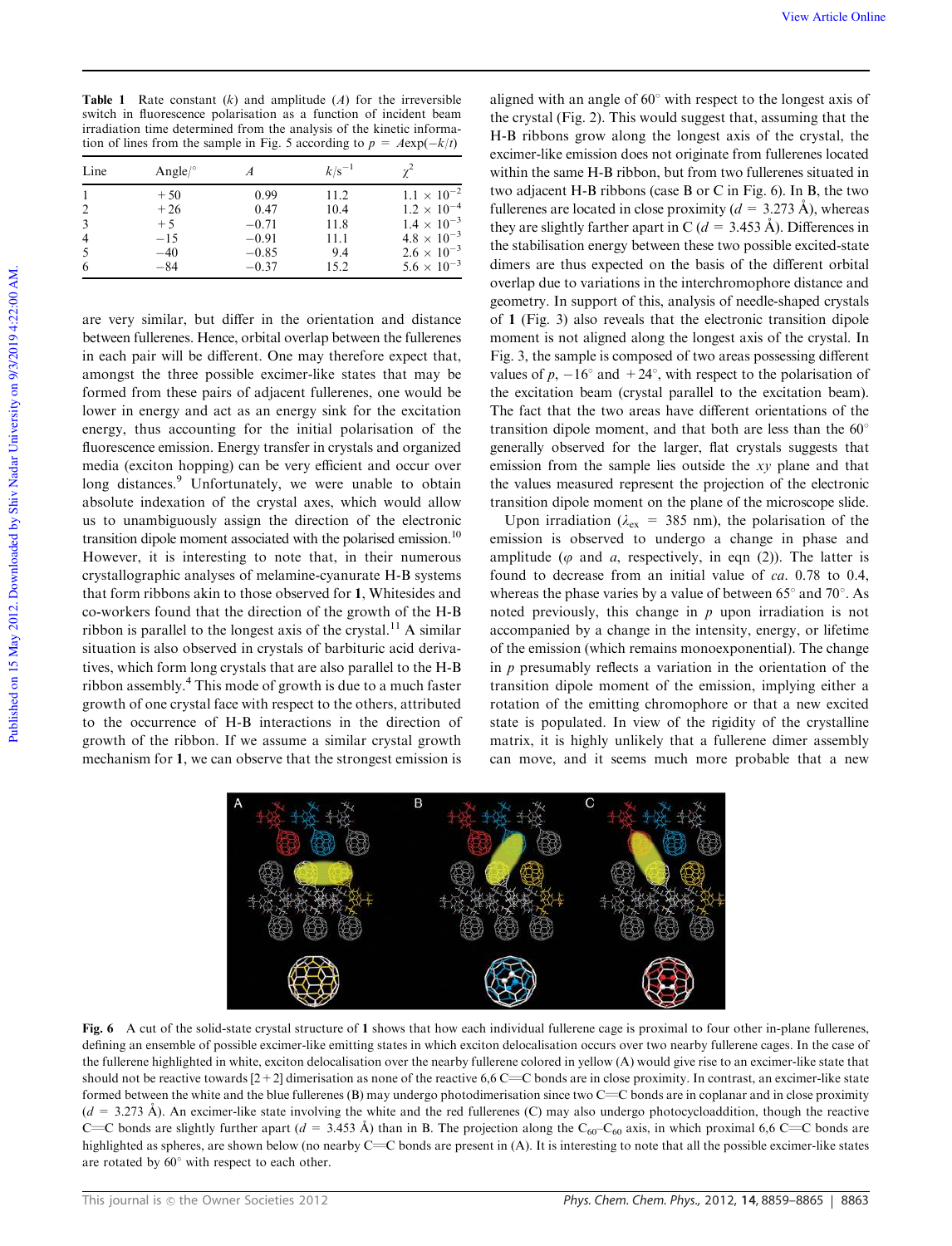excimer-like emitting state – oriented differently from the first – is being populated. The variations in  $I_{\text{II}}$  and  $I_{\text{II}}$  *vs.* irradiation time shown in Fig. 4 are described by a pseudo-first order rate equation and confirm that the decrease in one channel is compensated by a commensurate rise in the other channel. This suggests the existence of a first-order photoinduced reaction taking place within the crystal. Reaction with atmospheric oxygen was ruled out on the basis of control experiments under nitrogen *vs.* ambient environments, which gave similar results. Heating the crystals (110  $\degree$ C, 30 min) did not induce a recovery of the initial polarisation, indicating that the irreversible switch in polarisation is not due to a small change in geometry within the crystal lattice but to the formation of a thermally stable state. Fullerenes are well-known to undergo photoinduced  $[2+2]$  cyclodimerisation across the 6,6 C=C bonds in the  $solid<sup>12</sup>$  or in fluid solution when maintained in close proximity using covalent<sup>13</sup> or supramolecular interactions.<sup>3*b*</sup> Based on this, fullerene photodimerisation may be a possible reaction pathway for the excimer-like emitting state. Furthermore, Sun and co-workers showed that the emission from  $C_{120}$  photodimers is very similar to that recorded for fullerene  $C_{60}$  and that it does not bear resemblance to the fluorescence emission from the excimer-like emitting states observed in solid samples of fullerenes.<sup>14</sup> This indicates that, despite the close proximity of the fullerene cages, the  $S_1$  energy level of the  $C_{120}$  photodimer is higher in energy than the  $S_1$  excimer-like emitting state.

The fullerene pairs from which excimer-like emission is possible are shown in Fig. 6. Although very similar, they differ in distance and mutual orientation of the fullerene cores. To better illustrate the mutual orientation of the nearest 6,6 double bonds between adjacent fullerenes, a horizontal cut between the fullerene pair in which the closest  $C=C$  bonds are highlighted as spheres is also presented. In two of these fullerene pairs, the intermolecular distance and orientation of the reactive  $6.6 \text{ }C = C$  bonds are well suited to undergo cyclodimerisation according to the rules for topochemical transformations set forth by Schmidt and Cohen.<sup>15</sup> In both cases B and C of Fig. 4, 6,6 double bonds that are parallel and in close proximity, separated by a distance of  $3.453 \text{ Å}$  (in C) and  $3.273 \text{ Å}$  (in B), are present. For such geometries, the excimerlike emitting states will still generate photoluminescence, but a small fraction may undergo photodimerisation. In the third pair of proximal fullerenes, formed along the axis of the hydrogenbonded ribbon (case A), the fullerenes are separated by a distance of 3.389 Å but no 6,6 C=C bonds are in close proximity. Photodimerisation from this excimer-like state would thus require a large structural rearrangement, which is disfavoured according to topochemical principles.

From the analysis above, a possible explanation for the observed photopolic properties of the material emerges: the initially polarised emission is attributed to photoreactive fullerene excimer-like emitting states possessing the lowest energy  $S_1$  state, presumably the one in which the double-bonds are mutually parallel and closest in space (case B). As this is the lowest energy  $S<sub>1</sub>$  state, exciton hopping will lead to its efficient population upon excitation of the crystal, and all of the emission collected initially will arise from this excimer-like state. In this model, continued irradiation will eventually lead to dimerisation of these lowestenergy excimer-like emitting states which, according to the work of Sun and co-workers, will no longer exhibit excimer-like

emission as their  $S_1 \leftarrow S_0$  transition is similar to that of pristine fullerene. Following photodimerisation of the first lowest-energy excimer-like state, population of the next-lowest lying excited state, located on one of the other two excimer-like emitting states shown in Fig. 6, will become favoured. In all cases, this would lead to a switch in the transition dipole moment of the excimerlike emission that is rotated by  $60^\circ$  from the initial orientation. If an additional excimer that is oriented differently from the first is partially formed upon irradiation, one may expect the combined emission of the two excimers to lead to  $\Delta \varphi > 60^{\circ}$ . This may explain the slightly larger value of  $\Delta \varphi = 74^{\circ}$  measured for the rotation in polarisation that is sometimes observed. The process is illustrated in Fig. 7, in which the excitation is shown to occur on a single fullerene chromophore. If this is indeed the case, we may expect that the rate of change in polarisation is independent of the polarisation of the incident excitation beam as the spherical symmetry of fullerenes excludes polarisation effects. This indeed appears to be the case based on the kinetic analysis shown in Fig. 5. Irrespective of the relative orientation of the polarisation of the excitation beam with respect to the sample, roughly 90% of the complete switch in polarisation is attained within 300 ms. According to eqn  $(1)$ , and assuming that *p* is linearly correlated with the population of emitting states that contribute to  $I_{\parallel}$  and  $I_{\perp}$ , the polarisation should be described by a biexponential function. In practice, however, although clearly not monoexponential, the experimental data are equally well fit by a single exponential function.<sup>16</sup> The observed decay constants for various crystal orientations collected in Table 1 are quite similar and do not appear to correlate with the polarisation of the excitation beam, indicating that absorption of light is not polarisationdependent. This would be the case for the excitation of a single fullerene chromophore due to its high symmetry, but not for the excitation of a ground-state fullerene dimer which would be expected to possess electronic transition dipole moments oriented preferentially along the short and long axes of the fullerene pair.<sup>8</sup>



Fig. 7 Proposed reaction scheme to account for the switch in polarisation upon irradiation of single crystals of 1. Excitation occurs on a single  $C_{60}$ chromophore, which leads to the population of the lowest-energy excimerlike emitting state ( $C_{60}$ ·· $C_{60}$ , process i). The latter can emit with a characteristic polarisation  $p$  (ii) or undergo photodimerisation to a  $C_{60}$ photodimer ( $C_{60} = C_{60}$ , process iii). The latter's excited state is higher in energy than other nearby excimer-like emitting states and it is no longer a competitive trap for the excitation energy. Now, other excimer-like states that are oriented differently from the first can become populated through energy transfer (iv) and emit excimer-like emission with a different value of *p*.